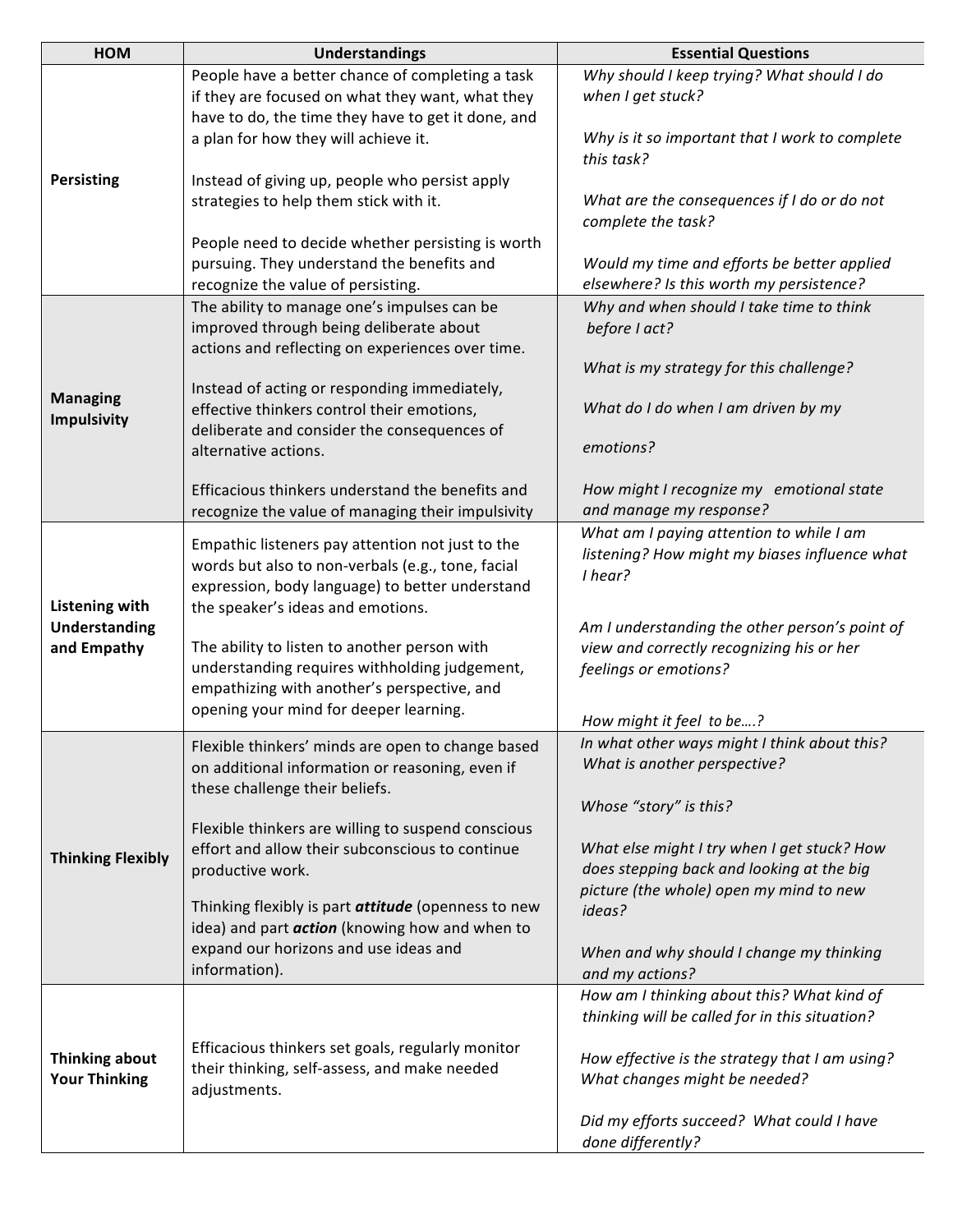| HOM                                                                                 | <b>Understandings</b>                                                                                                            | <b>Essential Questions</b>                                                                       |
|-------------------------------------------------------------------------------------|----------------------------------------------------------------------------------------------------------------------------------|--------------------------------------------------------------------------------------------------|
| <b>Striving for</b><br><b>Accuracy</b>                                              | The degree of accuracy and precision needed<br>varies with the situation.                                                        | Why does accuracy in this situation matter?                                                      |
|                                                                                     | People who strive for accuracy seek truths in<br>order to reach a worthy standard.                                               | What are the criteria I am using to judge the<br>veracity of this work?                          |
|                                                                                     | Efficacious thinkers work on continually perfecting<br>their craft.                                                              | How can I continue to perfect my craft?                                                          |
| <b>Questioning and</b><br><b>Problem Posing</b>                                     | Efficacious problem solvers take the time to try<br>to understand and frame a problem before<br>rushing to identify solutions.   | Why does this problem exist and need solving?                                                    |
|                                                                                     | Efficacious problem solvers ask questions to<br>distinguish symptoms and root causes.                                            | What is the real problem here? (Symptom or<br>cause?)                                            |
|                                                                                     | Efficacious problem solvers know how to ask<br>questions to fill in the gaps between what they<br>know and what they don't know. | What questions do we need to ask?                                                                |
| <b>Applying Past</b><br><b>Knowledge to</b><br><b>New Situations</b>                |                                                                                                                                  | What do I already know? How does what I<br>know apply here?                                      |
|                                                                                     | Efficacious people learn from experience. They use<br>their store of knowledge and experience to<br>address new situations       | How might I transfer what I have learned to<br>another situation?                                |
|                                                                                     |                                                                                                                                  | How can my past experiences help me in the<br>future?                                            |
| <b>Finding Humor</b>                                                                | When people develop a whimsical frame of<br>mind, they can find incongruity and perceive<br>absurdities, ironies and satire.     | ?<br>What's funny about                                                                          |
|                                                                                     | In a safe environment, we can observe<br>discontinuities that make us laugh at ourselves.                                        | What do I notice that is humorous about this<br>situation?<br>When and how can humor be helpful? |
|                                                                                     | Humor and self-deprecation can defuse tensions<br>and win friends                                                                | Am I taking myself too seriously? How might I<br>lighten up about myself?                        |
| <b>Thinking and</b><br><b>Communicating</b><br>with Clarity and<br><b>Precision</b> | Communication is successful when the intended<br>message was completely understood.                                              | How will I know if I am being understood?                                                        |
|                                                                                     | Precise thinking and language contributes to a<br>clearer message.                                                               | How will I check for understanding?                                                              |
|                                                                                     | One's language should fit the purpose and<br>audience of a communication.                                                        | How should I adjust my language to best fit my<br>purpose and audience?                          |
|                                                                                     | Imprecise thinking and language can lead to<br>misunderstanding.                                                                 | What are consequences of imprecision?                                                            |
| <b>Gathering Data</b><br>through all<br><b>Senses</b>                               | Information can be received from external and<br>internal sources.                                                               | What sources of data should I consider?                                                          |
|                                                                                     | Gathering data from multiple sources can enhance<br>understanding.                                                               | How do I take notice of what I am observing in<br>the environment?                               |